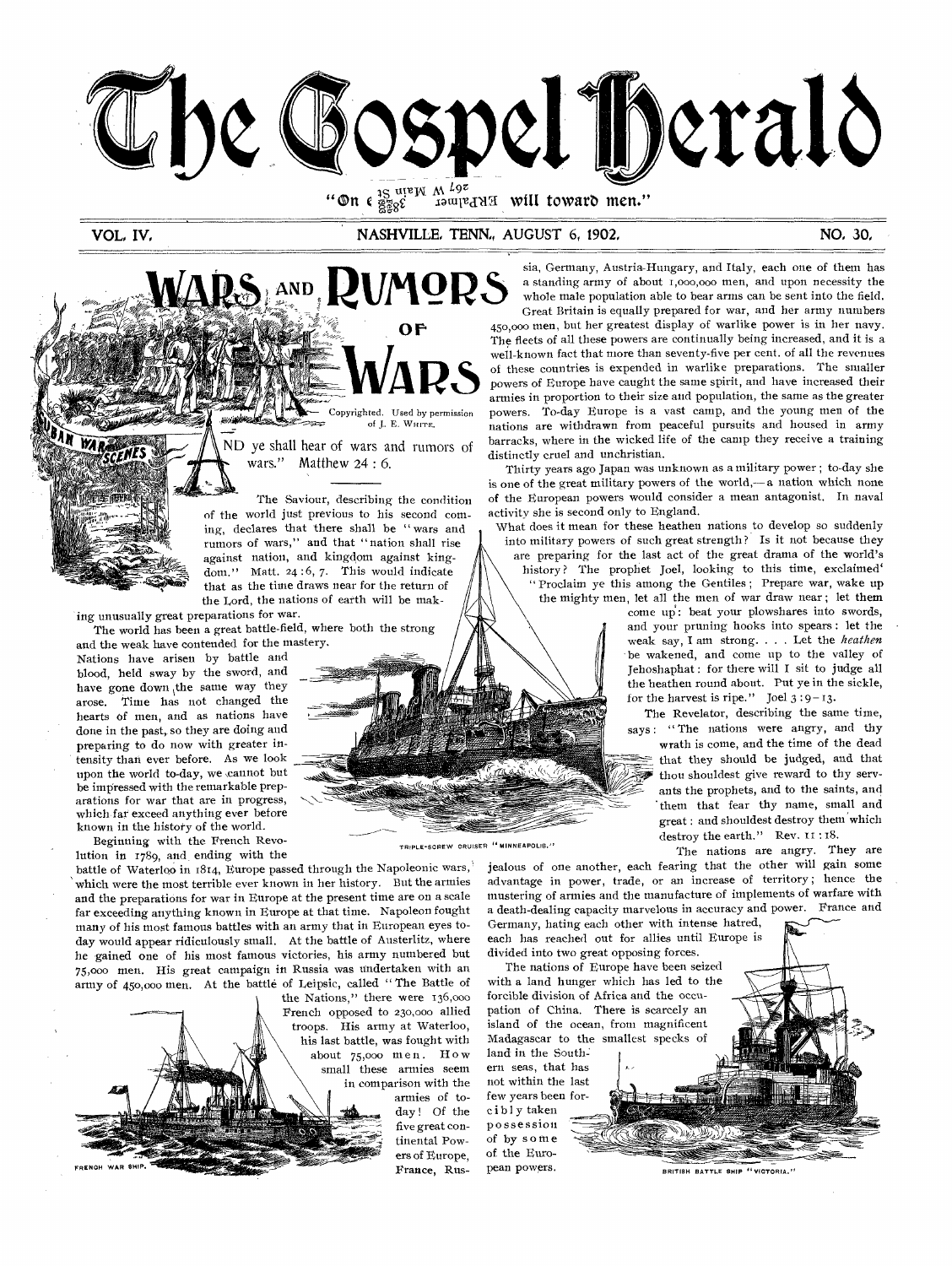# THE GOSPEL HERALD.



EDO BDAT DESTROYER "PORTER." ISA.  $17: 12, 13$ .

Even the people of the United States have caught the spirit of extension and conquest, and it is doubtful if their ambition will be content with the West Indies and the Philippines.

With such a state of affairs one may expect great preparations for war. To-day, the rumor is that Russia is preparing to invade Turkey ; to-morrow, that her mighty army will soon force the passes of the Himalaya Mountains and invade British India. Again, German and British hostility toward each other leads the two nations to the brink of war. At another time, France and Great Britain are growling at each other over Egypt and other complications in Africa. The empire of Austria-Hungary is on the verge of dissolution ; the debates in its parliament are transformed into bloody encounters between the members. Southern Germany is not reconciled to its subordinate position in the empire ; the socialists are active, and nihilism stands in the dark with a dagger, ready to thrust through any and every king or statesman in its way. The Pope, aided by the vast body of the Catholic clergy, is secretly planning for the overthrow of the kingdom of Italy, the restoration of his temporal power, and the regaining of his position as the arbiter of European affairs. Is it any wonder that under such circumstances there should be " wars and rumors of wars"?

The United States is affected by this prevalent spirit of the times.

We have a "Monroe Doctrine," which is very offensive to some of the European powers, and its maintenance can be only effected by armies and ships of war. Hence a " vigorous foreign policy" is advocated, a strong navy is being built, and the highest military officers of the United States are advocating an increase of the army.

It is the fixed purpose of this government not to allow any European power not now possessing colonies in this hemisphere, to gain any territory here, and an attempt to do so may at any time bring the United States into collision with some grasping European power. When the final great struggle comes, the United States will be ready to do her part.

Nations do not make such preparations for war for nothing. A nation can not go on always arming and never fighting. Sometime the storm will

burst in its fury, and all past wars will sink into insignificance before that conflict. In the last great struggle, the



" mighty ones of God" (see Joel  $3: I1$ ) will take part. Says another prophet : " The nations shall rush like the rushing of many waters : but God shall rebuke them, and they shall flee afar off, and shall be chased as the chaff of the mountains before the wind, and Iike a rolling thing before the whirlwind." FIRST U. 8. IRONCLAD "MONITOR."

Several times it has seemed that a general European war could not be avoided ; but a settlement has been, speedily effected and the powers have again settled down to watch one another. Why is this ?— God has a work to be done in the earth. The angels of God are holding the winds of strife until the "servants of God " are " sealed." Rev. 7:3.

But not long now will it be before " rumors of war" will be turned to war itself,—war,



BRITISH TRAINING SHIP, "ST. VINCENT."

grim and terrible,— and none can be safe but those who have made God their trust, whose hope is in another world than this, even the new earth, wherein shall dwell the righteous. Matt. 5:5; 2 Peter 3:13.

Not till then will wars cease and peace reign on earth from the rising to the setting of the sun.

## If NV

### THE " PLAGUE OF THE FASHIONABLE PHYSICIAN, "

THIS is the title of a remarkable lecture<br>recently delivered before a medical audi-<br>ence in Berlin by Dr. Schweninger, the famous HIS is the title of a remarkable lecture recently delivered before a medical audiphysician who, according to Prince Bismarck's own statement, added ten years to his life.

Dr. Schweninger takes the medical fraternity severely to task for practicing according to prescribed methods instead of following reason and common sense. While holding the " doctor *a la mode"* and the ever-increasing army of fads up to wholesome ridicule, he points out many causes of disease which are little thought of. He says:—

"-It will be found that almost every article of clothing interferes with the balance of our organism, and calls for medical action of some sort. Take the corset, for instance. Originally invented to hide the deformity of some hunchbacked female, it was interest of the struggle, the backed female, it got to be the official cause of and announces  $F_{\text{LAGSHIP OF THE MEXIOAN\text{ MAYY, "ZARAGOZA.'}}$ 



many of the nervous and intestinal ills from which the weaker sex is suffering to-day ; but do you suppose, for one moment, that in ante-corset days all women were hill-blooded, endowed with nerves of iron and a ditto digestion? These diseases existed before the corset was ever thought of, and would continue to worry womankind even if the corset were abolished by law and—the law respected.

" As a matter of fact, all and every article of wear or ornament obstructing blood circulation — belts, collars, suspenders, narrow, pointed, and high-heeled boots, — everything of that sort calls for more or less medical interference. And the same is true of things shutting off contact between our living, breathing skin and air, — hats, false hair, pads, gloves, umbrellas, veils, — while medical action may also be required for the following reasons : Size and height of living rooms, scene and duration of society functions, sanitary or unsanitary conditions of theaters, churches, schoolrooms ; fashions in the matter of food and drink, particularly in the use of stimulants, tea, coffee, cocoa, alcohol, smoking, snuffing, and chewing tobacco."

" Antipyrin," that great regulator of temperature, he says, " is making the tour of the world," but " after we had reduced temperatures for twenty years, and had crowed about it and beat our breast with satisfaction, we concluded one fine day that it was all wrong, and that sick persons are better off if their high temperature is not interfered with ; for high temperature means increase of vitality, and every layman ought to know that vitality, when it asserts itself, should be backed up rather than diminished or suppressed.

" ' To err is human,' you say, but I ask, Is it right, is it lawful, is it moral, to subject sick people to experiments of that sort?

" Not so many years ago, it was the fashion ' to study medicine;' to be up-to-date nowadays, one must be a 'specialist.' I know physicians who spend the spring and summer in some fashionable watering place, and utilize the winter to call on colleagues with the request to send them patients

next summer. "It pays, too, and the work is easy enough . Plenty of patients allow themselves to be sold on delivery three or six months after date.

"Another brand of the physician *a la mode* is the fellow who imitates a great light of medical science in some outward respects, advertising himself as his pupil, and announces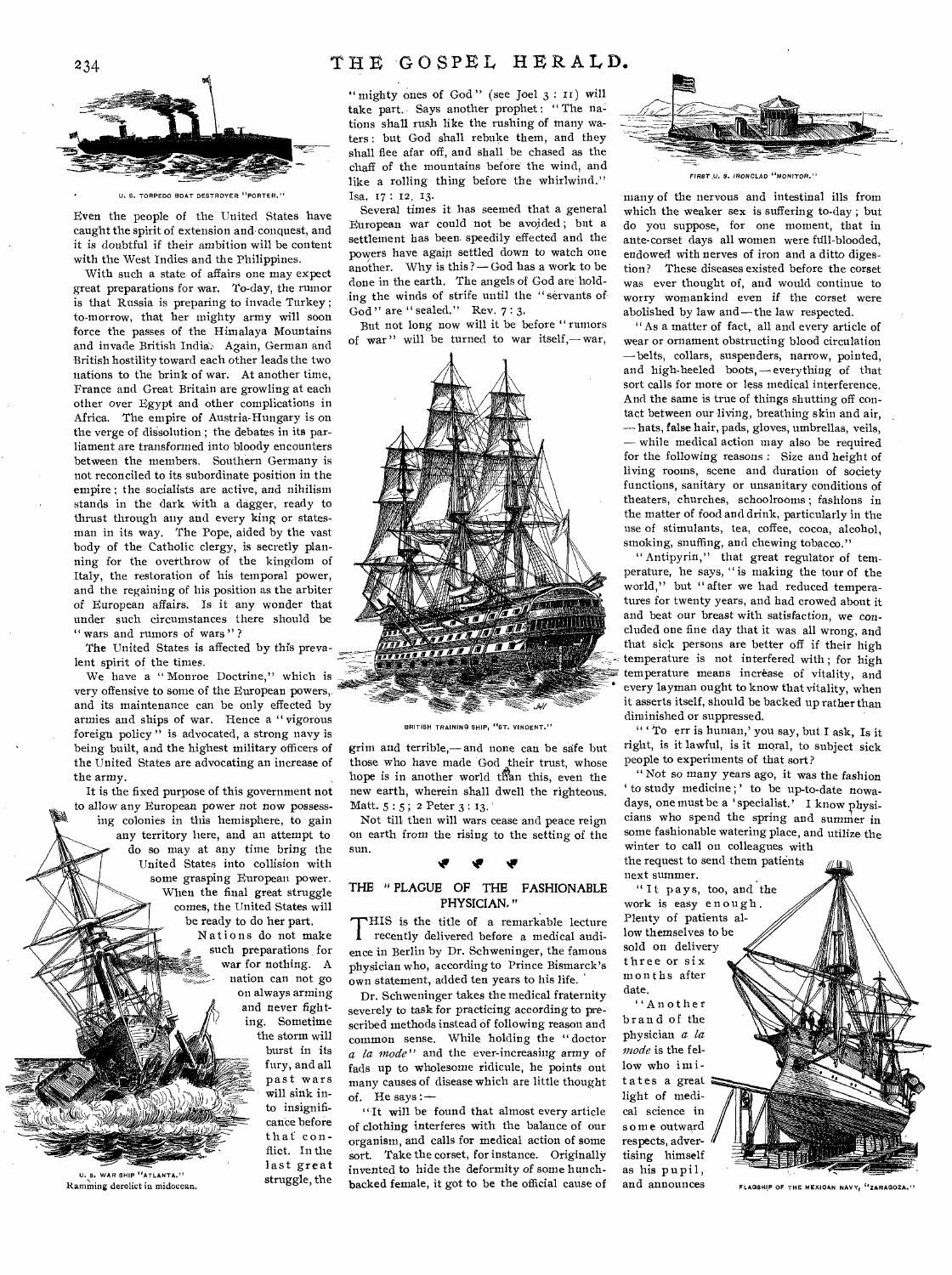a new curative method 'founded on the discoveries of the great X. X.'

" Medicine is classed as an exact science, but I pity the patients who fall into the hands of a physician before the latter has corrected his school wisdom by practical experience. The story that one of the masters of the surgical craft advised his coachman, suffering from accident, to go at once to a physician, is no joke.

" Call me a barbarian if you will, I say medicine is not an exact science. Weights and measures, the price of gold and silver, the extent of sugar production — morals even, can be regulated by international treaties, but no convention, no law, no ukase, may lay down a rule determining, for instance, the time when some organic disease passes from the acute into the chronic state.

" Method, method, method ! Never in the history of medicine was method so immeasurably overestimated as to-day. It has come to pass that specialists who never had a glimpse of the patient upbraid the physician in charge for having sinned against the law of method !

" Illness has no mystery for such wise acres ; they care not whether the peculiar physical or mental condition of the sick man, woman, or child forbade surgical operation, or any aggressive treatment whatsoever. They have only their theory in mind, and cry out, 'This physician failed to use the knife. *Ad bestias*  with him, the heretic, who has no method!'

" After the blast the despised practitioner may console himself with the knowledge that he did for his patient what he honestly believed to be the best and most beneficial in his particular case. And that's the main thing, the howlings of the fashion-crowned method-mongers notwithstanding.

" The number of methods is legion, and new ones are born, like fools, every minute of the day. Since instinct and accident taught us to clean and bind up wounds and to find and extract outside matter, since we learned to discover the causes of disease, cures have sprung up by the thousand. They come and go, all doing an equal amount of good and — fail to come up to expectations in one respect or another. In some cases the method may be all right. Its partial failure is usually due to the lack of individualizing. All battles can not be fought according to one plan, even if that plan be conceived by a Napoleon. The physician, like the general, must know the enemy fore and aft, inside and outside ; he must know his antecedents, his circumstances, sorrows, and joys— everything.

" With the greater part of this necessary information the physician *a la mode* dispenses. He thinks he can do better by aping the specialists, and blindly following the theorists.

" Whether it is advisable to administer serum at certain stages of diphtheria, whether lupus be better destroyed by chemical or mechanical means, whether a hot bath is always preferable to an alcohol bandage—these things can not possibly be set down in books to fit individual cases ; practical experience combined with intimate knowledge of the patient's condition (as set forth in the preceding paragraph) alone can decide what ought to be done.

" Here is a tract of land. One crosses it without even thinking of its value, another judges it to be good hunting grounds, a third

uses it to plant potatoes, a fourth drives a shaft and mines gold and silver. It is all the same to the land. It becomes valuable or remains useless, according to its masters. So it is with medical theories, whether individual man be benefited by them or whether his sufferings continue or increase, all depends on the physician.

" There are good and bad doctors, and the good one's success is seldom due to theory. I repeat : Beware of the doctor *a la mode.* It is easy to distinguish him from the physician who is a physician."



### THE RELIGION OF BABYLON DOES NOT RECOGNIZE THE TRUE TEMPLE,

*August z6, 1902.* 

### QUESTIONS ON DAN.  $2: 1-13$ .

I. WHAT happened to Nebuchadnezzar in the second year of his reign?

- 2. How was he affected by this experience ?
- 3. For whom did the king then call? With what result?
- 4. What did the king then say to them? 5. What did the Chaldeans then ask the king to do?
- 6, What did they promise that they would then do?
- 7. Why could not the king do as they requested ?

With what threat did he then urge his demand upon the Chaldeans?

9. What did he promise them if they would comply with his request ?

- xo. What did he again urge them to do?
- 11. What demand did they in return repeat?

12. What did the king declare to be their purpose? Why? 13. How did the king repeat his former threat? What did

he say was their plan of action ?

What final demand did he make of the Chaldeans? 15. In what emphatic statement did they acknowledge their inability to do what the king asked ?

x6. Did they regard the demand as a common one?

17. What did they say about it? Who alone did they declare could reveal what the king asked them to show? What reason did they give as sufficient to prevent such a thing from being done?

x8. What effect did *this interview with* the Chaldeans have upon the king ?

19. What command did he then issue ?

so. What decree was then made? Why did they seek for Daniel and his companions as the result of this decree ?

### NOTES.

1. Daniel and his companions had been under training for a definite purpose. The Lord had a message for Babylon, and it was to be given in the court of the king. " As Israel had lost the power to arrest and command the attention of all the nations, that the nations might consider God and his wonderful ways and works with the children of men, God would now use them to enlighten those who had *acquired* the power to arrest and command the attention of all the nations, and thus cause all nations to consider the wonderful ways and works of God with the children of men."— *Great Empiies of Prophecy, pp. 6,* 7. By the training which they had received, these young captives had been prepared to stand before the king, that they might impart in his own language the knowledge of the true God and his working among men.

2. God purposes to demonstrate in Babylon that the wisdom of men is foolishness with him, that true wisdom comes from him alone, and that it is imparted to man through the indwelling of the divine life as the wisdom. The failure of the Chaldeans to meet the demands of the king made it clear that all their pretensions of being the channel of communication through which could come knowledge which was otherwise unattainable was all a sham. To justify their failure they declared that only the gods could do what they were asked to do, and even in this there was no hope, from the Babylonish standpoint and experience, because, they declared, their "dwelling is not with flesh." This is the creed of Babylon. This is the teaching and experience of heathenism. And a professed Christianity which does not bring this experience into the life is no better than heathenism.

3. The original promise in which the gospel was first preached (Gen. 3 :15) was the promise of the union of Divinity with humanity *in the flesh,* and this is the essence of Christianity. Daniel and his companions were in Babylon to teach this very truth, and the opportunity had now come in God's own providence. According to the statement of the Chaldeans themselves, the ability to reveal the dream and its interpretation as demanded by King Nebuchadnezzar, would be equivalent to the demonstration of the fact that God dwells with flesh. That which they put forward as an excuse for their own failure was the highest testimony to the truth of the experience which they denied to the flesh,—the indwelling of God in the flesh of sinful man. Thus the truth is set forth that " their rock is not as our Rock, even our enemies themselves being judges."

#### tf9' W

# JOURNEYING TOWARD CANAAN,

International Sunday-School Lesson for August 17.

Num. 10: 11-13, 29-36.

Memory Verses, 33, 34.

GOLDEN TEXT : " For thy name's sake lead me

and *guide* me." Ps. 31: 3.

Time.— B. C. 1490.

Place.— The plain before Mount Sinai.

Persona—The children of Israel, Moses, and Hobab. DAILY READINGS.

| Thursday Num. 11: 1-23                                      |
|-------------------------------------------------------------|
|                                                             |
|                                                             |
|                                                             |
| 11 And it came to pass on the twentieth day of the second   |
| month, in the second year, that the cloud was taken up from |
| off the tabernacle of the testimony.                        |

12 And the children of Israel took their journeys out of the wilderness of Sinai ; and the cloud rested in the wilderness of Paran.

03 And they first took their journey according to the commandment of the Lord by the hand of Moses.

29 And Moses said unto Hobab, the son of Raguel the Midianite, Moses' father-in-law, We are journeying unto the place of which the Lord said, I will give it you : come thou with us, and we will do thee good : for the Lord hath spoken good concerning Israel.

30 And he said unto him, I will not go ; but I will depart to mine own land, and to my kindred.

31 And he said, Leave us not, I pray thee ; forasmuch as thou knowest how we are to' encamp in the wilderness, and thou mayest be to us instead of eyes.

32 And it shall be, if thou go with us, yea, it shall be, that what goodness the Lord shall do unto us, the *same will* we do unto thee.

33 And they departed from the mount of the Lord three days' journey : and the ark of the covenant of the Lord went before them in the three days' journey, to search out a resting place for them.

34 And the cloud of the Lord was upon them by day, when they went out of the camp.

35 And it came to pass, when the ark set forward, that Moses said, Rise up, Lord, and let thine enemies be scattered ; and let them that hate thee flee before thee.

36 And when it rested, he said, Return, 0 Lord, unto the *many* thousands of Israel.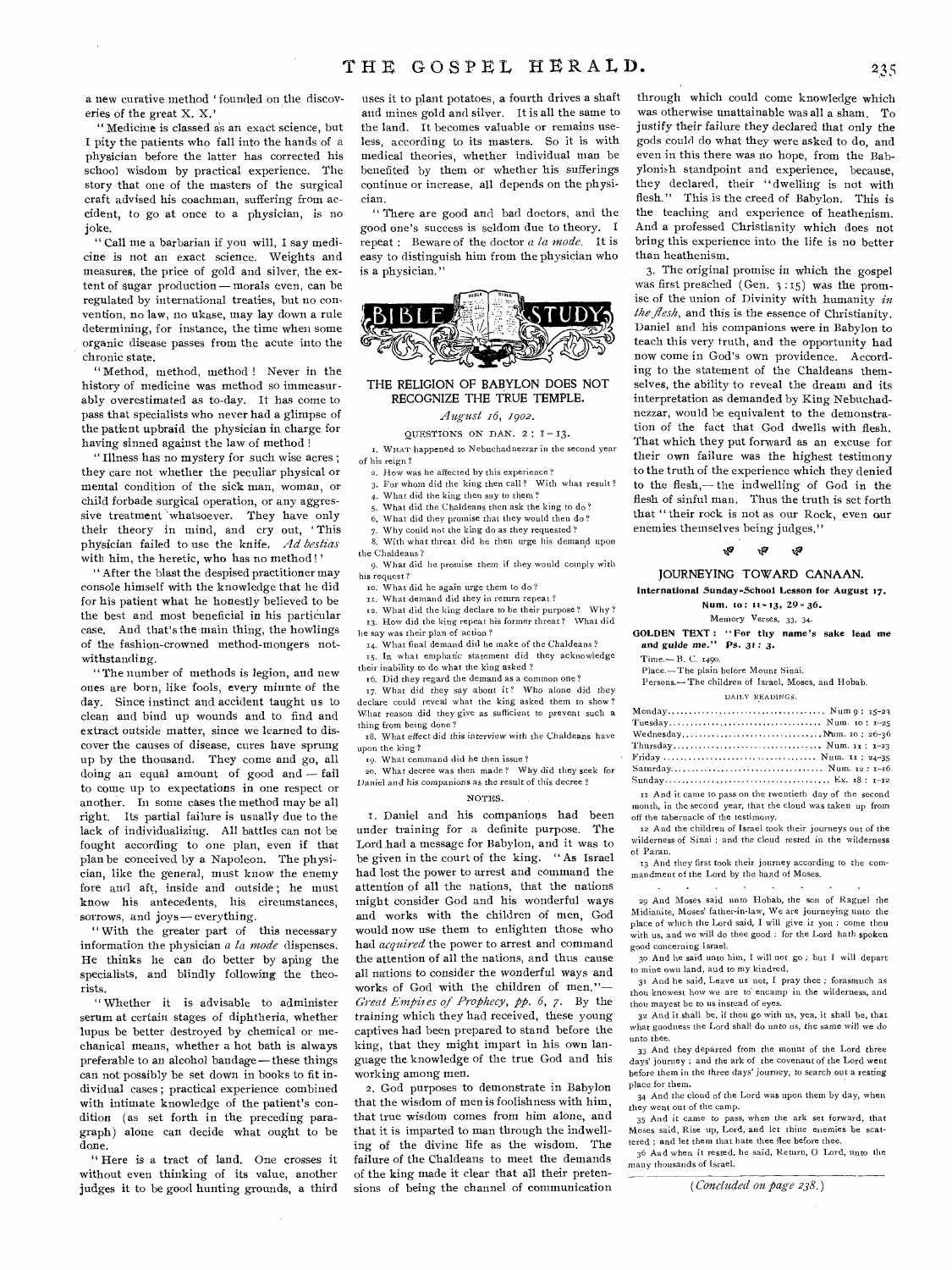

*EDITOR C. P. BOLLMAN.* 

**NASHVILLE, TENN., AUGUST 6, 1902.** 

## **GOD'S WITNESSES,**

THE visible creation is God's first Creation witness. " For the invisible things of him since the creation of the world are clearly seen, being perceived through the things that are made, even his everlasting power and Godhead ; so they [who deny God] are without excuse," Rom. I :2o, R. V.

Creative Power appeal is made to God's crea-Everywhere in the Scriptures tive power as evidence of his divinity. He rules because he is Creator. He commands because he made.

"The fool hath said in his heart, The Fool There is no God." To say a thing in one's heart is to wish that it were so. No man can possibly deny the being of a Creator except the wish be father to the thought. Then and not till then may one really doubt the existence of a God.

We know many things we can not We Know understand. We know that we are, —that we exist,—but we know not how ; and we know that we know. This very consciousness is proof positive that some power outside of and greater than ourselves gave us our conscious being—our existence; for something can not come forth from nothing. Every man in his own thought traces himself and all the material universe back to the first great Cause, and that Cause we call God.

" The heavens declare the glory of His **Glory** God," says the psalmist. Only "the fool" can look upon the heavens without being convicted that God is. Only the man whose heart is so corrupt that he dares not believe there is a God, cares to think that there is not a supreme intelligence governing all things.

**"My** Witnesses" bers of the human family who But there are many memdo not see God is the heavens, or who at least do not see him as he is —the God of love. The sun, moon, and stars are God's witnesses, but not his only witnesses. To God's people he says, "Ye are my witnesses."

The Lord teaches us by object Object Lessons lessons. He gives us the rainbow and the flowers to show us the beauty there is in sunlight. He sent his only begotten Son that in him we might see the beauty of the divine character and know of a truth that " God is love." And just as each little flower reveals some of the beauty concealed from mortal vision in a ray of sunlight, so each one of God's believing children may reveal to his fellow mortals some of the character of the Creator. This is what he means when he says, " Ye are my witnesses."

Actions speak louder than Actions, not Words words. The Lord does not so much want us to tell people that he is and what he is as to live those truths in our daily lives. Our lives are the essential thing. It is not the mere fact of being, but the fact of what we are, that witnesses most powerfully for God. The poor demoniac existed just as truly while he was a demoniac as after he was healed ; but it was not until God had healed him that he was qualified to be a witness for his Lord. Then he could tell what the Lord had done for him. He could then bear to others the light that God gave him.

The visible creation testifies of God's Love God's power and even of his love, but fallen beings can not discern God's love in exhibitions of his power. Elijah did not see God in the earthquake, nor in the mighty wind that rent the rocks, but in the still small voice. There are thousands who though they fail to see God in the heavens find him in the life of some humble believer.

" I, even I, am the Lord ; and be-The Power side me there is no Saviour. I<br>of Living house declared and I have saved have declared, and I have saved, and I have showed, and there was no strange god among you ; therefore ye are my witnesses, saith the Lord, that I am God." There is no power like life. The tiny seed falls into the crevice of the rock ; it germinates and grows. The life that is in it gathers to itself from the air, earth, and water until perchance even the ragged rock is burst asunder by the power of the life of that little seed. It is even so with the power of Christian living. Many a stony heart which had long withstood argument has yielded to the silent witnessing of humble Christian living. Let us then ever remember that there is nothing too hard for God.

# **IF It 11,**

### **"THERE WAS NO KING IN ISRAEL, "**

OD'S promise to Israel was : " Ye have LI seen what I did unto the Egyptians, and how I bare you on eagles' wings, and brought you unto myself. Now therefore, if ye will obey my voice indeed, and keep my covenant, then ye shall be a peculiar treasure unto me above all people ; for all the earth is mine. And ye shall be unto me a kingdom of priests, and an holy nation. " Ex.  $19:4-6$ . This promise was more than fulfilled to Israel, for though the people never kept their part of the agreement, the Lord wrought most marvelously for them. When sent for in haste by Balak, king of Moab, to curse Israel, Balaam, the mercenary prophet, while desirous of securing the reward offered by Balak, said in the presence of all the royal princes : —

" Balak the king of Moab hath brought me from Aram, out of the mountains of the east, saying, Come, curse me Jacob, and come, defy Israel. How shall I curse, whom God bath not cursed ? or how shall I defy, whom the Lord hath not defied ? For from the top of the rocks I see him, and from the hills I behold him ; lo, the people shall dwell alone, and shall not be reckoned among the nations. Who can count the dust of Jacob, and the number of the fourth part of Israel? Let me die the death of the righteous, and let my last end be like his ! " Num. 23:7-10.

This was not what Balak wanted, and he took the prophet to another place, that from a different standpoint he might view the camp of Israel, and might, peradventure, curse God's chosen people instead of blessing them. But again was the king of Moab disappointed ; for Balaam took up his parable and said : —

" God is not **a** man, that he should lie; neither the son of man, that he should repent ; hath he said, and shall he not do it ? or hath he

spoken, and shall he not make it good?' Behold, I have received commandment to bless ; and he hath blessed ; and I can not reverse it. He hath not beheld iniquity in Jacob, neither bath he seen perverseness in Israel ; the Lord his God is with him, and the shout of a king is among them. God brought them out of Egypt ; he hath as it were the strength of an unicorn. Surely there is no enchantment against Jacob, neither is there any divination against Israel ; according to this time it shall be said of Jacob and of Israel, What hath God wrought !" Verses 19-23.

And again, looking upon the camp of Israel from still another view-point, and still speaking under inspiration of God, Balaam said : --

" How goodly are thy tents, 0 Jacob, and thy tabernacles, O Israel! As the valleys are they spread forth, as gardens by the river's side, as the trees of lign aloes which the Lord bath planted, and as cedar trees beside the waters." Num. 24 : 5, 6.

All this was spoken and was true of God's chosen people when " there was no king in Israel," but " the shout of a king" was " among them," " the Lord of hosts is his name."

Not that the nation was perfect, nor that its history was an unbroken record of prosperity. The children of 'Israel were only human. In their veins flowed the blood of Reuben, of Simeon, and of Levi, as well as that of Judah, of Joseph, and of Benjamin. Moreover, Israel was at this time less than one generation removed from Egyptian bondage with all its degrading influences and memories. But under divine leadership a race of slaves had become a self-governing people.

Again, Israel should be judged not from the standpoint of the present, but in contrast with other people at that time. Viewed in this light, Israel is seen to be inestimably superior to all other peoples of that age. Nor was this because better blood flood in their veins. It was because they had better laws and better government. " Behold," said Moses, " I have taught you statutes and judgments even as the Lord my God commanded me, that ye should do so in the land whither ye go to possess it. Keep therefore and do them ; for this is your wisdom and your understanding in the sight of the nations, which shall hear all these statutes, and say, Surely this great nation is a wise and understanding people. For what nation is there so great, who hath God so nigh unto them, as the Lord our God is in all things that we call upon him for? And what nation is there so great, that hath statutes and judgments so righteous as all this law, which I set before you this day ? " Dent. 4 : 5-8.

God's word is a living word. Where it truly. dwells, there God is. There was no visible king in Israel — no mortal man who assumed the right to rule over his fellows ; but " the shout of a king [was] among them ; " for " the Angel of his presence saved them " in Canaan even as he did at the Red Sea and in the wilderness. Though many times they sinned against him, his judgments did, not destroy, but only corrected them ; and when they turned again, he forgave their iniquity, and delivered them from their enemies. " In his love and in his pity he redeemed them." "He regarded their affliction, when he heard their cry ; and he remembered for them his covenant, and repented according to the multitude of his mercies." Isa. 63 : 9 ; **Ps.** Io6 : 44, 45.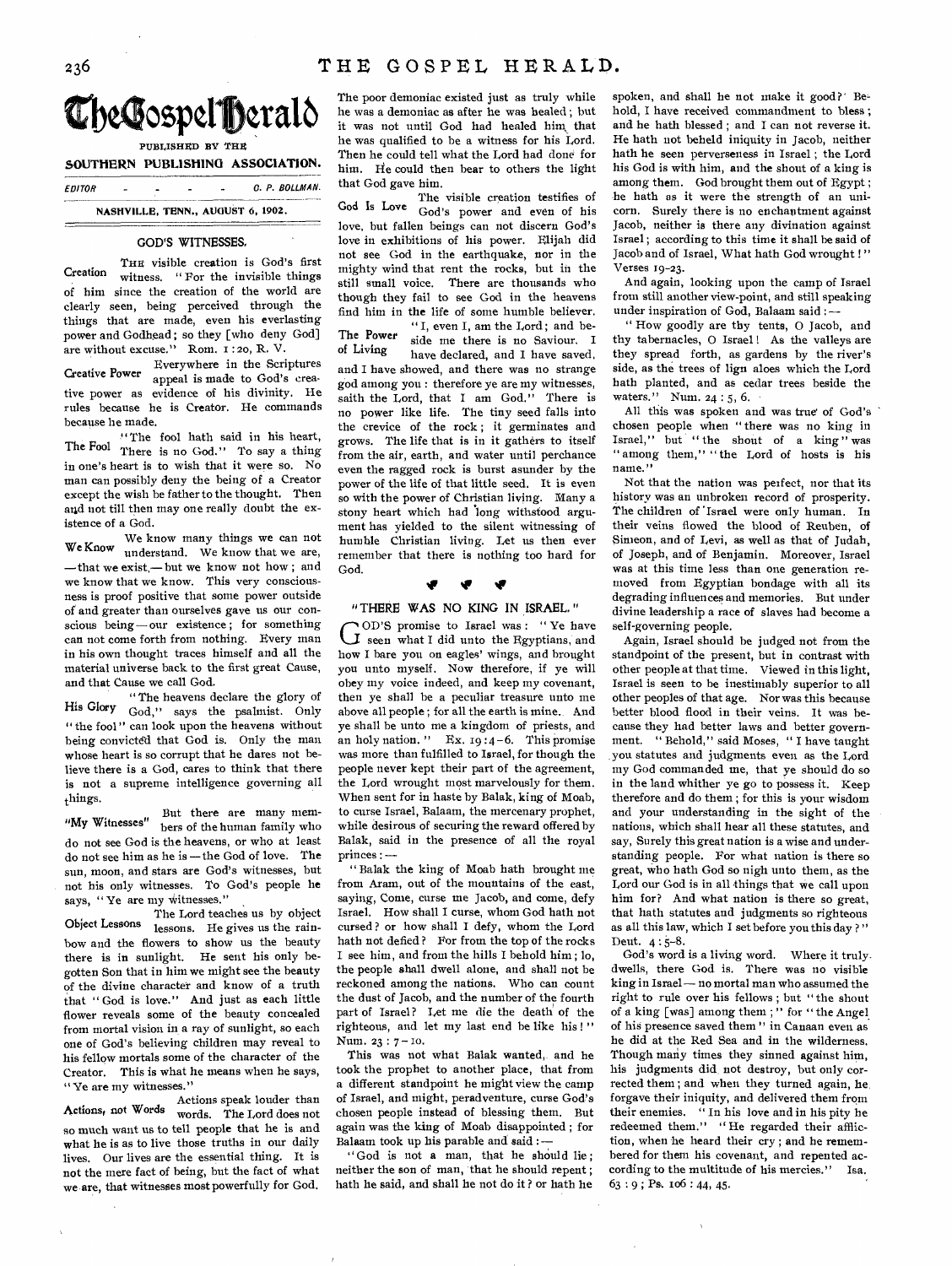It was because Israel was his peculiar treasure that God was unwilling that his people should pattern after the tribes of Canaan. It was for this reason that Israel was not to be " reckoned among the nations " in the sense of being a part of the world's political system, not in the sense of not being great and powerful.

Though so far as the world could see, " there was no king in Israel," —none whom the world called a king,  $-$  every true-hearted Israelite felt the invisible presence of their divine Leader, and " the shout of a king [was] among them ; " for God himself was their king ; for he dwelleth not only " in the high and holy place," but " with him also that is of a contrite and humble spirit, to revive the spirit of the humble, and to revive the heart of the contrite ones." Isa. 57 : 15. " Happy is that people that is in such a case ; yea, happy is that people whose God is the Lord."

## **ler tr**

# THE GOVERNMENT AND THE PHILIPPINE FRIARS,

I the United States is face to face with a most T can not be denied that the government of difficult question in the Philippine Islands, namely, the deportation of the friars.

These friars are known also as " secular priests." They are the members of the various Roman Catholic orders, They are not priests, and yet they discharge some of the functions of the Roman Catholic priesthood, and have taken the usual vow of poverty, chastity, and obedience.

The vow of poverty applies, however, only to the individual. The individual friar owns nothing, but the order to which he belongs is usually rich. This is the case in the Philippine Islands. The several orders own large tracts of land, which they rent to the people, and upon which they have in the past paid no taxes. As owners of the soil, these friars have been able to lord it over the people in a most oppressive manner. The rebellion of the Filipinos against Spain was largely due to a desire to throw off the yoke of the friars.

In most places these friars had been driven away by the Filipinos, who are determined that they shall not return, and who demand that the land formerly monopolized by these orders shall be restored to the people, The proposition of the United States is to buy these lands, but the friars decline to sell, and insist that the government is bound by the treaty with Spain not only to respect their title to their lands, but to put them in peaceable possession of the same.

The position of the President and Secretary of War is that the friars must sell their lands, and leave the islands, and the object of Governor Taft's visit to Rome was to induce the Pope to arrange for their withdrawal. But no understanding has been arrived at, and the question is still unsettled.

Of course the friars can not plead constitutional rights, since the principle has been pretty thoroughly established that the Constitution of the United States does not extend to conquered territory, unless so ordered by Congress ; but the treaty with Spain, by which the Philippines were ceded to the United States, provides that the property rights of ecclesiastical bodies shall be respected. This provision was incorporated into the treaty, doubtless, for the express purpose of securing to the friars the lands which they now claim; and it is this provision

which makes it exceedingly difficult for the government to deal with this question as the necessities of the question seem to demand.

We print on another page an article from *Christian Work, "No* Agreement with the Vatican." We have no sympathy with the friars nor with the church to which they belong ; but those who dispose of this question so carelessly will discover later that the problem is not so simple as they imagine. The fact is that it is a most difficult question.

Moreover, this government has itself taken the initiative in negotiating with the Vatican. Business relations between individuals become diplomatic relations as between governments. The Vatican claims civil authority. Italy has nothing whatever to do with the friars and their lands. The Vatican has nothing to do with the lands,— that is, not legally,— but the friars acknowledge the Pope as head of the church to which they belong. He could have great influence with them. This government wants that influence to be exerted in the settlement of the friars question in the Philippines. To this end Governor Taft sought an audience with the Pope. Nothing has been done except to open up negotiations with the Vatican touching this matter. Having begun such negotiations, it will not be easy to terminate them. The advantage at present is most decidedly with the Vatican and with the friars, for which fact we are sorry.

# *\*lr NIP*

### HOPE ON,

BY W. C. WALES. THE anguish of dark, unendurable gloom

Would madden the brain with despair, And life would be only a moldering tomb,

- Did hope shed no radiance there.
- But the future's bright portal, resplendent with hope, Stands ajar as a refuge from fate,
- While our feet through earth's shadowy mysteries grope, And our spirits expectantly wait.
- The bitterest cup must be cheerfully quaffed,
- And sorrow's dark mantle endured ;
- The heart must submit to the venomous shaft Of troubles to which we're inured.
- But the long, dismal hours of dreariest night
- Surely herald the glad waking day ; Just yonder is hosting the morn's breaking light That will chase every shadow away,
- Then wait, weeping one, all thy tears shall subside
- In a rapturous, endless refrain ; There's joy beyond all the rude ills that betide,
- 'Thy sad heart shall sing gladly again.

### **%Es tts**

### DUSTY OCEAN ROADS,

A<sup>" DUSTY" ocean highway sounds almost</sup> " DUSTY" ocean highway sounds almost with sailing ships know that, no matter how carefully the decks may be washed down in the morning, and how little work of any kind may be done during the day, nevertheless, if the decks are not swept at nightfall, an enormous quantity of dust will quickly collect.

Of course, on the modern "liner" the burning of hundreds of tons of coal every twentyfour hours and the myriads of footfalls daily would account for a considerable accumulation of dust, but on a " wind jammer," manned with a dozen hands more or less, no such dust-producing agencies are at work. And yet the records of sailing ships show that they collect more sea dust than does a steamer, which is probably accounted for by the fact that while the dust-laden smoke blows clear of the steamer, the larger area of canvas spread by the sailor acts as a dust collector.

'To quote an instance in support of this contention, we may mention that no less than twenty-four and one-half barrels of fine dust were swept from the decks of an American sailing ship during a ninety-seven days' voyage from New York to San Francisco.

The captain of this vessel, a man of scientific tastes, made careful observations on the mystery of the dust, but beyond the wear and tear of the sails and rigging, a quite negligible factor, he could assign absolutely no perceptible cause for the formation of dust on board his ship. It has been asserted that the dust which falls on the decks of vessels emanates from the interstellar spaces. This sounds both scientific and plausible, but it is at variance with certain known facts. Bits of leather, cork, wood, and vegetable fiber are almost always found in sea dust, the presence of which would seem to indicate that at sea, as on land, —

'The earth of a dusty to-day

### Is the dust of an earthly to-morrow.

However this may be, of the fact of the steady and constant deposition of dust on the decks of vessels while at sea, /there is no possible room for doubt, but, so far, all attempts to solve the mystery of its origin have failed. *—Shipping World.* 

#### \*47 ٧¥ ড়

# IN THE BRIGHT DAYS.

 $W^E$  need Christ just as much in our bright, prosperous, exalted hours as in the days of darkness, adversity, and depression. We are quite in danger of thinking that religion is only for sickrooms and funerals, and for times of great sorrow and trial— a lamp to shine at night, a staff to help when the road is rough, a friendly hand to hold us up 'when we are stumbling. This is not true. Jesus went to the marriage feast as well as to the home of sorrow. His religion is just as much for our hours of joy as for our days of grief. There are just as many stars in the sky at noon as at midnight, although we can not see them in the sun's glare. And there are just as many comforts, promises, divine encouragements, and blessings above us when we are in the noons of our human gladness and earthly success, as when we are in our nights of pain and shadow. We may not see them in the brightness about us, but they are there, and their benedictions fall upon us as perpetually, in a gentle rain of *grace.—Glimpses Through Life's Windows.* 

#### Ŵ, Ŵ  $\mathbf{v}$

THE Rev. Newell Dwight Hillis, of Brooklyn, N. Y., makes this arraignment of parents for neglecting the education of their children in the principles of Christianity : —

" Ours is an age when the home school is grossly neglected, and the divinely ordained teachers have become recreant. Parents will not take time to train their children. Fathers overtax themselves in business, and count it enough that they provide their children with food and raiment. Mothers, interested in outside events, allow their children to grow up as ignorant of the principles of Christianity as the savages of the South Sea Islands. They leave all Christian instruction to Sunday-school teachers. They farm their children out, as it were, to the church."

#### 'F ,0 Ŵ

"Wisnom is the principal thing ; therefore get wisdom."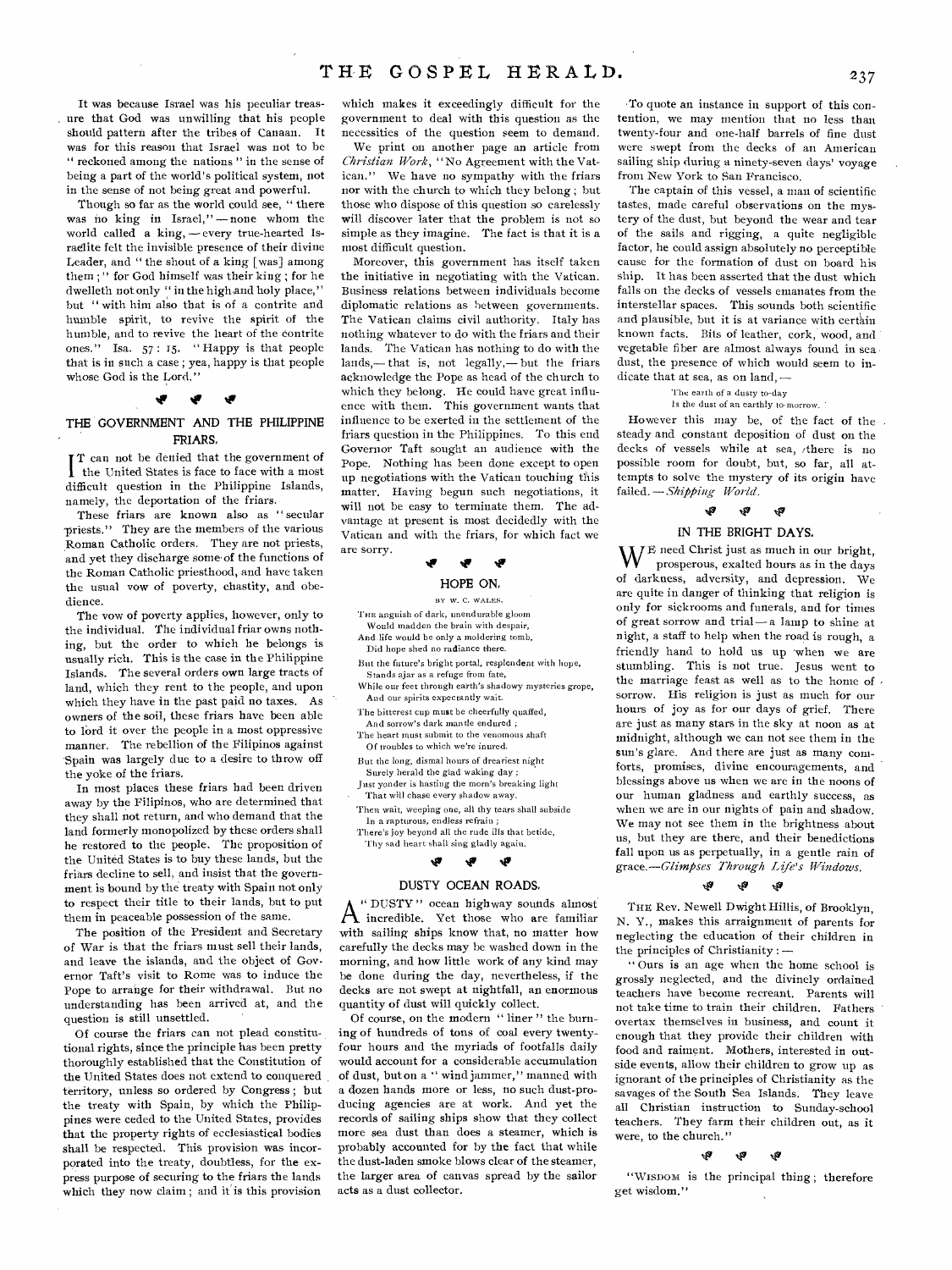# JOURNEYING TOWARD CANAAN,

# ( *Continued from page 235.)*

# INTRODUCTORY.

THIS lesson is in the book of Numbers, the<br>fourth book of the Pentateuch. It is called HIS lesson is in the book of Numbers, the " Numbers " because it gives the number of the children of Israel when they first left Egypt, and also when the forty years of wilderness journey had ended. When numbered the first time at Sinai, all the males, " twenty years old and upward," except the Levites, were 603,550 (Num. I : 46); and all the males of the Levites, " a month old and upward," were 22,000. Num. 3: 39, 45-47. This would make the whole number of all— men, women, and children between two and three millions. When numbered the second time, " in the plains of Moab by the Jordan at Jericho," all the males, except Levites, were 601,730 (Num. 26: 51), and the Levites were 23,00o. Verse 62. " But among these there was not a man of them that were numbered by Moses and Aaron " at Sinai, except Caleb and Joshua. Num. 26: 63-65.

# EXPLANATORY NOTES.

II. The previous part of this chapter tells of the two silver trumpets and their use. (Read this verse.) The Israelites, at the time of our lesson, had been out of Egypt one year, one month, and five days. Referring to this time, Moses, nearly forty years afterward, said : " Jehovah our God spake unto us in Horeb [Sinai], saying, Ye have dwelt long enough in this mount : turn you, and take your journey," etc. Deut. 1 : 6. On this day " the cloud was taken up from over the tabernacle of the testimony." It was called " the tabernacle of the testimony " because in the most holy place was " the ark of the covenant" containing the tables of "the testimony." Ex. 25: 16.

When the cloud was taken up from over the tabernacle, the children of Israel journeyed, following it ; and where it stopped, there they encamped again. If it remained over the tabernacle many days, or even a year, there they camped just so long ; if it remained only from evening until morning in a place, they followed it on. They did all this by the command of God. You must surely read Num. 9: 15-23.

22, 13. Therefore in obedience to God's command, "the children of Israel set forward according to their journeys out of the wilderness of Sinai ; and the cloud abode in the wilderness of Paran."

We learn from verse 33 that this was "three days' journey," and that there were three stopping places : Kibroth-hattaavah (Num. II : 34); Hazeroth (Num. II : 35); "and afterwards the people journeyed from Hazeroth, and encamped in the wilderness of Paran." Num. 12: 16. " And they first took their journey," etc. This was the first journey they took after all the occurrences at Sinai ; this was the first time the tabernacle was moved. The intervening verses  $(14-28)$  give the order in which they journeyed.

29. Moses married Zipporah, the daughter of Reuel, priest of Midian (Ex. 2: 15-22), also<br>called "Jethro." Ex. 3: 1. Hobab was the  $\sqrt{\ }$  Jethro." Ex. 3: 1. Hobab was the son of Reuel, and Moses' brother-in-law. Hobab must have come with his father on his visit to Moses  $(Ex. 18: 1-27)$ , and remained after his father returned.

The subject of this lesson and Moses' declaration here, " We are journeying unto the place of which Jehovah said, I will give it you,"

are significant. The promises of God had been repeated to him. This faith had grown with his growth, and had strengthened with his strength. Moses generously invited his brother-in-law to go with them : " Come thoti with us, and we will do thee good." The reason 'why Moses could say this was : " For Jehovah hath spoken good concerning Israel." This "good" was contained in God's many rich promises, which Moses believed. Hobab, if he would go, could feed with them there upon the manna, follow the cloud and pillar of fire, learn the will of God, and go with them finally into the land of promise.

This same invitation should be offered by every Christian to every sinner. The place to which Moses was journeying was only a type of the heavenly country to which Christians are traveling, and many of the good things which he enjoyed were only types *of* the richer, deeper, fuller, more enduring spiritual blessings which they have.

30. Hobab at first declined the invitation. So many Hobabs to-day decline to go with the people of God.

31, 32. Moses was still more urgent, saying : " Leave us not, I pray thee, . . . and thou shalt be to us instead of eyes." Hobab knew the wilderness well, and could guide the Israelites about in it, and for this reason Moses urged him to go, promising again that Hobab should enjoy whatsoever good God would do to Israel. " The same will we do unto thee also." Did Hobab go? From other references it seems clear that he did. These Midianites were also called "Kenites," and some of the Kenites did go with the Israelites, and the " children of Hobab " are mentioned among them. Num. 24 : 21, 22 ; Judge I : 16 ; 4 : II.

Moses' father-in-law worshiped God with Moses, and gave him able counsel, but counsel which was to be accepted only by the command of God. Exodus 18.

33. In obedience to God's command, in verse 13, the Israelites departed from Mount Sinai and made this journey. The ark was carried in the center of the tribes. Verse 21. " But as the army never moved till the cloud was taken up, it [the ark] is said to go before them—that is, to be the first to move — as without this motion the Israelites continued in the encampment."— *Clarke.* 

34. It may be that the cloud also overshadowed them during the day when they journeyed. God is said to be "a shade from the heat" (Isa. 25: 4), and the psalmist speaks of " the shadow of the Almighty." Ps. 91: 1.

35. This was Moses' prayer when the ark set forward : " Rise up, 0 Jehovah, and let thine' enemies be scattered ; and let them that hate thee flee before thee."

36. When the ark rested, this was Moses' prayer : " Return, 0 Jehovah, unto the ten thousands of the thousands of Israel."

# QUESTIONS.

Give the subject. Repeat the Memory Verses. Repeat the Golden Text. Give the Time, Place; and Persons. Did you read all the Daily Readings? In what book is this lesson found ? Why is it called "Numbers"? When numbered the first time, how many grown men were there ? How many when numbered the second time? How many Levites at first? How many the second time? Who died in the wilder-11. About what does the previous part of our lesson tell? How long had the Israelites been out of Egypt? What did God command them to do? Why was it called " the tabernacle of the testimony"? When did the children of Israel journey.? When did they camp? 12, 13. To what place did they go? Did you read the intervening verses? Whom did Moses marry? What invitation did Moses

extend to his brother-in-law? What good had God spoken concerning the Israelites? What would Hobab enjoy should he go? 30. Did Hobab at first consent to go? 31, 32. How did Moses proceed to urge Hobab to go? Did he go? 33. What did the Israelites do? Where was the ark carried?<br> $34.$  What was the cloud to them?  $35.$  What was Moses  $34.$  What was the cloud to them?  $35.$  What was Moses' prayer when the ark set forward?  $36.$  What was his prayer prayer when the ark set forward ? 36. when it rested? Give the Practical Points.



## A SOCIETY.

A SOCIETY.<br>  $\begin{array}{c} \text{N.E. Sunday afternoon Miss Marion Ful-} \\ \text{Ier's class of five little girls waited after} \end{array}$ Sunday-school to speak to their teacher. " Well, dearies, what is it?" asked Miss Marion, looking around the circle of her eagereyed little flock.

They hung their heads and smiled, and looked at one another speechless.

" This must be something very important," laughed Miss Marion. " Won't somebody please tell me about it? Won't you, Kittie?"

Thus singled out, Kittie Osborne slid one small hand coaxingly under Miss Marion's arm, and, getting very red in the face, said :

"It's just that we want to be a society, please, Miss Marion. All our sisters are in societies; and we thought maybe we could make one—just a small one — just of us all together, if somebody would only show us how. They say we are too little to help anything, and that's what societies are for. But you don't think we are, do you, Miss Marion?"

Miss Marion sat down in a chair at the end of the aisle, and drew them all close around her.

"Indeed, I do not! I think that you could be a lovely society, and I can't tell you how glad I am that you wish to help. But you must remember, little girls, that if we are really going to help anybody, we must be willing to give up some of our own pleasure to do it. You know that, don't you ?"

" Yes,'m," said the little girls.

Then Miss Marion told them to come to her house the next afternoon, and she would make them into a society ; and so off they went, much delighted.

The next morning Miss Marion called on Mrs. Fisher, the minister's wife.

" Can you tell me," she asked, " of some preacher out in the West who has a large family of children, not very big, and mostly girls?"

"I should think I could," said Mrs. Fisher. "I can tell you of plenty of them. I got a letter just the other day from a Mr. Humphrey, who has five children, the oldest thirteen and the youngest six ; and they are all girls."

"Five girls! Delightful! Why, that is a perfect fit! Do tell me where they live and all about them."

Far away, in a little Western town one bleak, gray winter's morning, Mrs. Humphrey, the minister's wife, went singing about her work.

It seemed as though it never would be done, for Mrs. Humphrey was tired and toubled, but she sang cheerfully through it all ; and when, at last, she could rest for a few moments, she smoothed the anxious lines carefully out of her forehead before she crossed the threshold of the sitting-room.

" Mother dear," called a tired little voice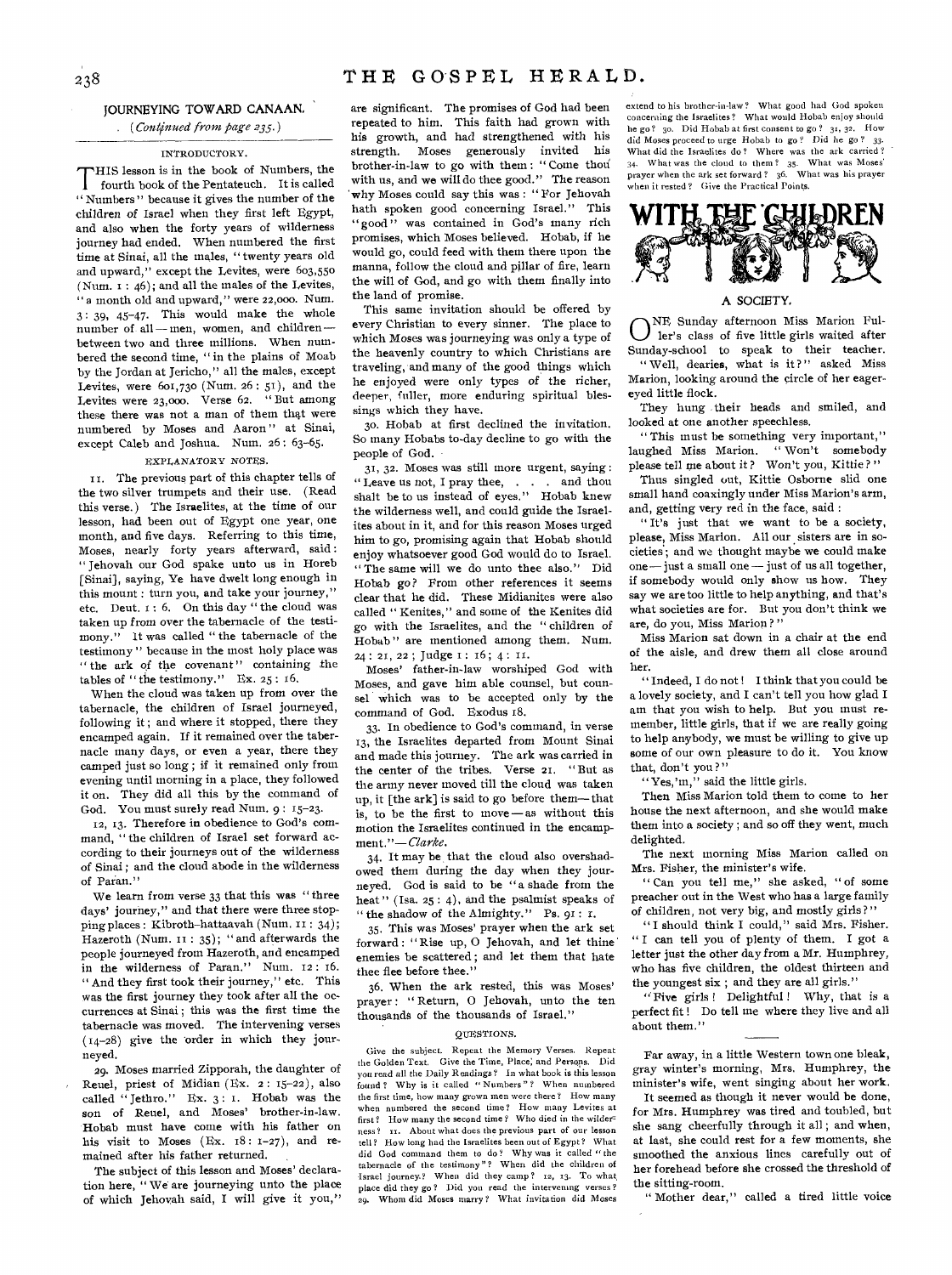" But, you see," answered Mrs. Humphrey, gayly, " I didn't have but two sisters. If we had to give away two of our girls, which two would we give?"

" Not any," said Amy, promptly ; " not one ; we like them all four, don't we ? "

" Yes, we do — all five."

And Mrs. Humphrey stooped to kiss the thin face on the pillow. Amy pulled her head down close to her own.

" Mother," she whispered, " does God know how lonesome it gets sometimes ?"

" Yes, dear."

" I suppose he cares, doesn't he? "

Poor, tired Mrs. Humphrey, this was more than she could stand ! She broke into a little sob, and hid her face in the cushions.

Why, mother !" cried Amy, much distressed. " Never mind, mother dear ! Of course, he cares ; I'm a naughty girl to say such a thing — that's exactly what I am."

Presently Mrs. Humphrey lifted her head and she laughed a little as she wiped her eyes.

" We two are not very brave soldiers to-day, are we? It will never do for us to lose heart like this. You know, Amy, your father has come far off here, away from home, on purpose to tell the people how much God cares for them. Some of them are very poor, and work very hard, and have a lot of trouble, and oh, they need so much to feel sure of God's love and pity! So father is trying all the time to tell them, and you and I and our four school girls ought to help him just as much as we can. We ought to be proud to have a share in such beautiful work."

" But how can we?"

" By being brave and happy and loving, and making father's home the sweetest place in the world for him. Poor father, if he thought his own little daughter couldn't trust God's love to her!"

" But I can ! Now I can !" said Amy.

Two bright red spots had come into her cheeks, and her eyes shone like stars.

" I'm so ashamed, and I'm so glad you made me understand the idea. I never thought before that I could help anybody by lying here. But I can if I have the courage to be contented, can't I? I'm going to try."

Two or three days later all of Amy's sisters came rushing in from school in a state of great excitement. At the postoffice they had found a letter for Amy, and a big, flat, square package.

All the family gathered around while Amy read her letter. It was from Kittie Osborne, and this was what it said : —

DEAR Amy : We five girls in Miss Marion's class have adopted your family to be friends with you, if you will let us. We think it's lovely for your father to go away so far and work so hard just because he loves to preach about the gospel. Do you like playing paper dolls ? I can make them -better than anything else, and I thought I would send you Give my love to all your sisters and your mother and<br>Affectionately yours. KITTIE OSBORNE. father. Affectionately yours,

Such gorgeous paper dolls none of the Humphrey children had ever seen. Such wonderful hats and jackets and dresses — a whole wardrobe of them ! And then there were sheets of tissue paper and strips of gold beading and paper lace besides, out of which new finery was to be fashioned. It would be impossible to say how much Amy enjoyed it all. The next day, when the sisters came back from school, she could hardly believe that the time had flown so fast.

Before a week had passed, another letter came — for " Miss Hattie Humphrey " this time. Susie Joyce had written it, and sent along in the same mail a delightful game. And so, as the months went by, the letters and parcels kept dropping in, sometimes for one of the girls, and sometimes for another, but oftenest for Amy. There was a Chinese lily for her which perhaps gave her the most pleasure of all. And there were books, and now and then a hair-ribbon or a handkerchief, and finally a picture of Miss Marion and her whole class. Sometimes there were what Kittie called " plain letters," when there were no gifts on hand ; and as these were much longer than the " gift letters," and full of items about the school life and the home life of the writers, they were eagerly welcomed in the Humphrey household, where curiosity about the outside world was great.

For my part, I think Miss Marion was right, and that it was a "lovely society," don't you?

But let me tell you about the loveliest thing of all. One snowy, blustering March day a tall gentleman, whose face was nearly hidden in a thick, high coat collar, knocked at the parsonage door.

" I am Dr. Osborne," he said to Mrs. Humphrey. "I have a letter of introduction here somewhere from my niece."

He fumbled in his pockets, and handed out a note addressed in Kittie's familiar handwriting.

"This is my Uncle Tom," it said. "Please show him Amy's feet. He is the best doctor in the world."

"Not very modest, perhaps, to show such a letter," laughed Dr. Osborne, " but you will know how to make allowances."

But Mrs. Humphrey had turned white, and was holding to the door-post, quite forgetting to ask her visitor in. So he knocked the snow off his boots, and brushed it from his coat and hat, and turned down his collar, and by that time she remembered.

An hour later, when he got up to leave, Dr. Osborne said : —

" I expect to spend the next two or three months about sixty miles from here. If you will allow it, I shall run down every now and then to see my patient. And," he ended, gently, laying his hand on Amy's brown head, when the summer time comes, I think that this little woman, please God, will be playing outdoors in the sunshine, with all the other young things."

"Mother," said Amy, by and by, "I'm so thankful I didn't wait till we were adopted to believe that God cared. I'd feel so sorry now if I hadn't trusted him first before any of it happened." *—Sunday-School Times.* 

### ÷

CHARLES KINGSLEY has said, " Destiny has two ways of crushing us — by refusing our wishes and by fulfilling them. But he who only wills what God wills escapes both catastrophes. All things work together for his good."

### **tiv**

" IT is better to give a little more taffy during life than so much epitaffy after death.'



THE celebrated hill, Pilot Knob, consisting of about one hundred acres, has been purchased by Mr. Robert L. Lytle, who will convert it into an apple and small fruit orchard, for experimental purposes. This commanding eminence lies nine miles east of Murfreesboro, Tenn., and forty years ago was familiarly known as "Signal Hill." Its crest is five or six hundred feet above the surrounding country, and from its summit as fine a landscape presents itself as can be seen anywhere in this section of the United States.

A SEVERE earthquake is reported from Santa Barbara and San Luis Obispo counties, Cal., July 3o and 31. More than a hundred shocks occurred during the two days, with the earth in a constant tremble. The temperature was most oppressive, as much heat coming from the earth as from the sun. The shocks were preceded by rumbling sounds, followed by a report similar to a cannon shot.

Between Santa Mara and Lompoc disturbances indicated great havoc, roads became impassable, and large quantities of rocks were thrown down upon the passes. In many places mountain-high bowlders were thrown from their places, and rolled down the steep slopes.

Throughout the northern portion of Santa Barbara County, great damage is reported. The first shock was felt most severely in the Carrego oil district, four miles from Los Alamos. The subsequent shocks were felt closer to Los Alamos, and later the center of disturbance was south of the latter place, indicating that the earthquake was somewhat migratory in its nature, and headed south. Reports from Lomboc state that the residents are in a state of great alarm, the people leaving hourly.

The effect of the shocks is thus described by one newspaper correspondent :—

" The first vibrations were similar to the preceding disturbances in direction and effect, but they were immediately followed by the most terrific shock ever experienced in this section of the State. The earth trembled and rolled and twisted until it was impossible for people to stand erect, and the terror-stricken inhabitants crouched together in the darkness, fearful that the earth might open and swallow them.

" The terror inspired by the rumbling and trembling of the earth was increased by the sound of falling buildings, which gave some idea of the terrible destruction that was being wrought.

" When the most serious shocks had passed and the rumbling sounds had died away in the distant hills, the people gathered in groups about the ruins of their homes and places of business, and when they saw the extent of the damage done, many of them, fearful of a repetition of this experience, started on foot'or by any conveyance that could be had, for places where the previous shock has been less severe."

A conservative estimate places the loss in Alamos at \$30,000. This amount will probably be greatly increased by damage done to property in the surrounding country. The most 'severely damaged district is eleven miles long and four miles wide, but the shock was felt throughout Santa Barbara and San Luis Obispo counties..